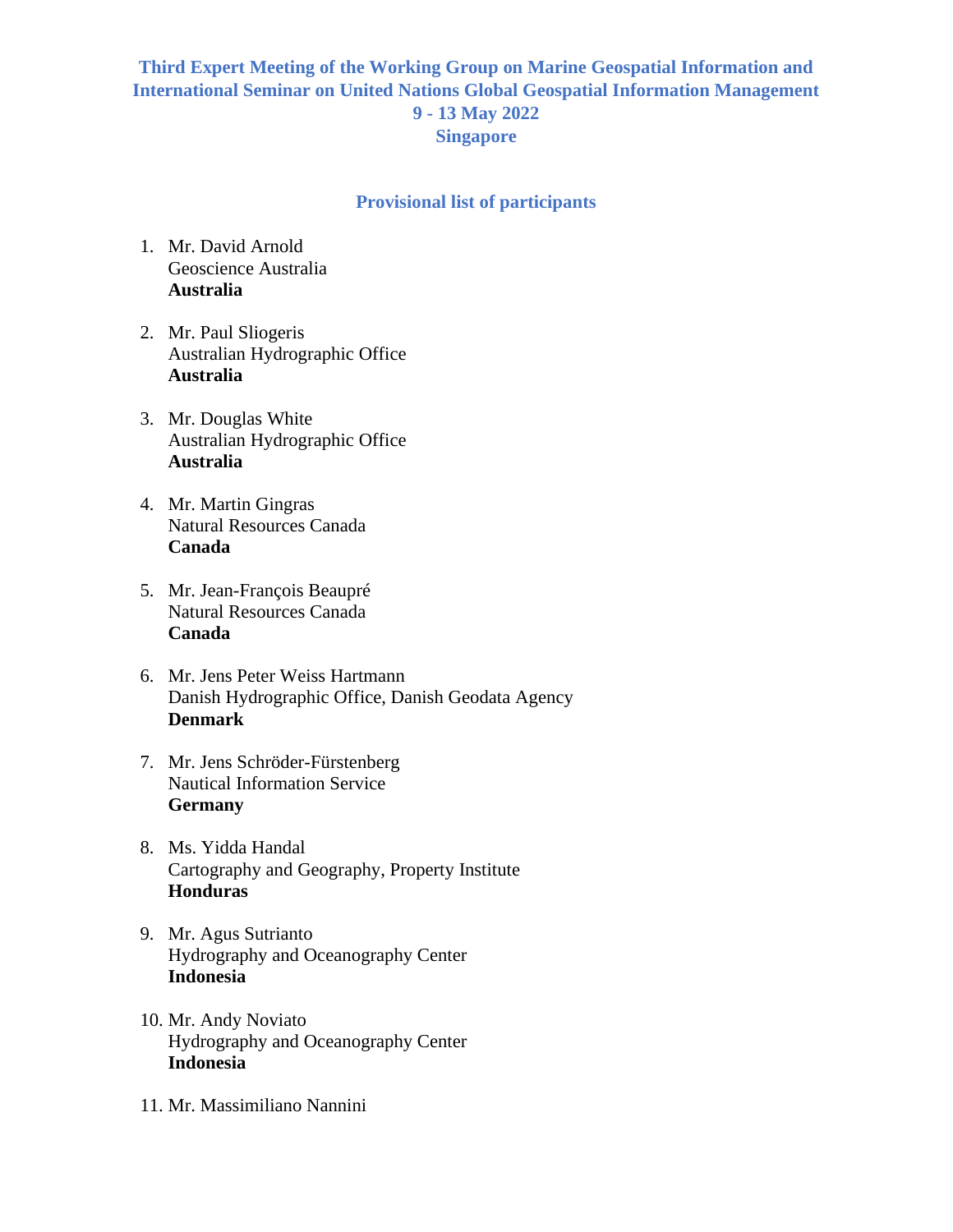Italian Hydrographic Institute **Italy**

- 12. Mr. Nicola Marco Pizzeghello Instituto Idrografico della Marina **Italy**
- 13. Mr. Mario Jahuey Instituto Nacional de Estadistica y Geografía **Mexico**
- 14. Mr. Myeonghun Jeong Chosun University **Republic of Korea**
- 15. Mr. Andrei Razvan Lucaci Directia Hidrografica Maritima **Romania**
- 16. Lucian Dutu Directia Hidrografica Maritima **Romania**
- 17. Mr. Saud Alruways General Authority for Survey and Geospatial Information **Saudi Arabia**
- 18. Mr. Mohammed AlGhamdi General Authority for Survey and Geospatial Information **Saudi Arabia**
- 19. Mr. Colin Low Singapore Land Authority **Singapore**
- 20. Ms. Pearlyn Pang Maritime and Port Authority of Singapore **Singapore**
- 21. Prof. Dan Friess National University of Singapore **Singapore**
- 22. Dr. Chow Jeng Hei Technology Centre for Offshore and Marine **Singapore**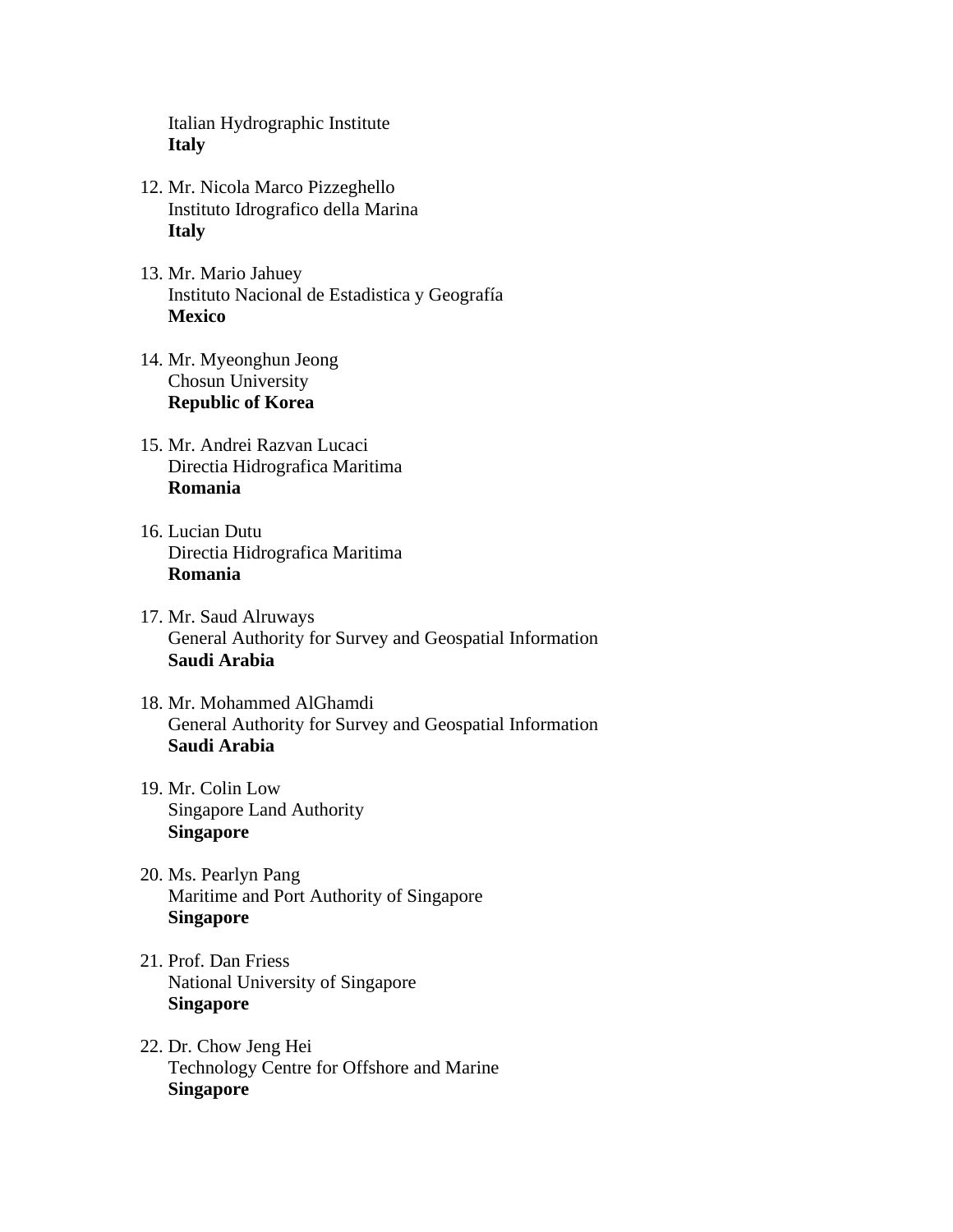23. Ms. Magdalena Andersson

Lantmäteriet, Swedish Mapping, Cadastral and Land Registration Authority **Sweden**

- 24. Ms. Johanna Froejdenlund Lantmäteriet, Swedish Mapping, Cadastral and Land Registration Authority **Sweden**
- 25. Ms. Helen Philips Hydrographic Office **United Kingdom**
- 26. Mr. John Nyberg National Oceanic and Atmospheric Administration **United States of America**
- 27. Ms. Julia Powell National Oceanic and Atmoshperic Administration **United States of America**
- 28. Ms. Caitlin Johnson National Oceanic and Atmoshperic Administration **United States of America**
- 29. Mr. Jace Ebben National Oceanic and Atmoshperic Administration **United States of America**
- 30. Mr. Leonel Manteigas **International Hydrographic Organization**
- 31. Mr. Sheldon Carter **International Seabed Authority**
- 32. Mr. Kioshi Mishiro **International Seabed Authority**
- 33. Mr. Trevor Taylor **Open Geospatial Consortium**
- 34. Mr. Jonathan Pritchard **Open Geospatial Consortium**
- 35. Mr. Andrick Lal **Pacific Community (SPC)**